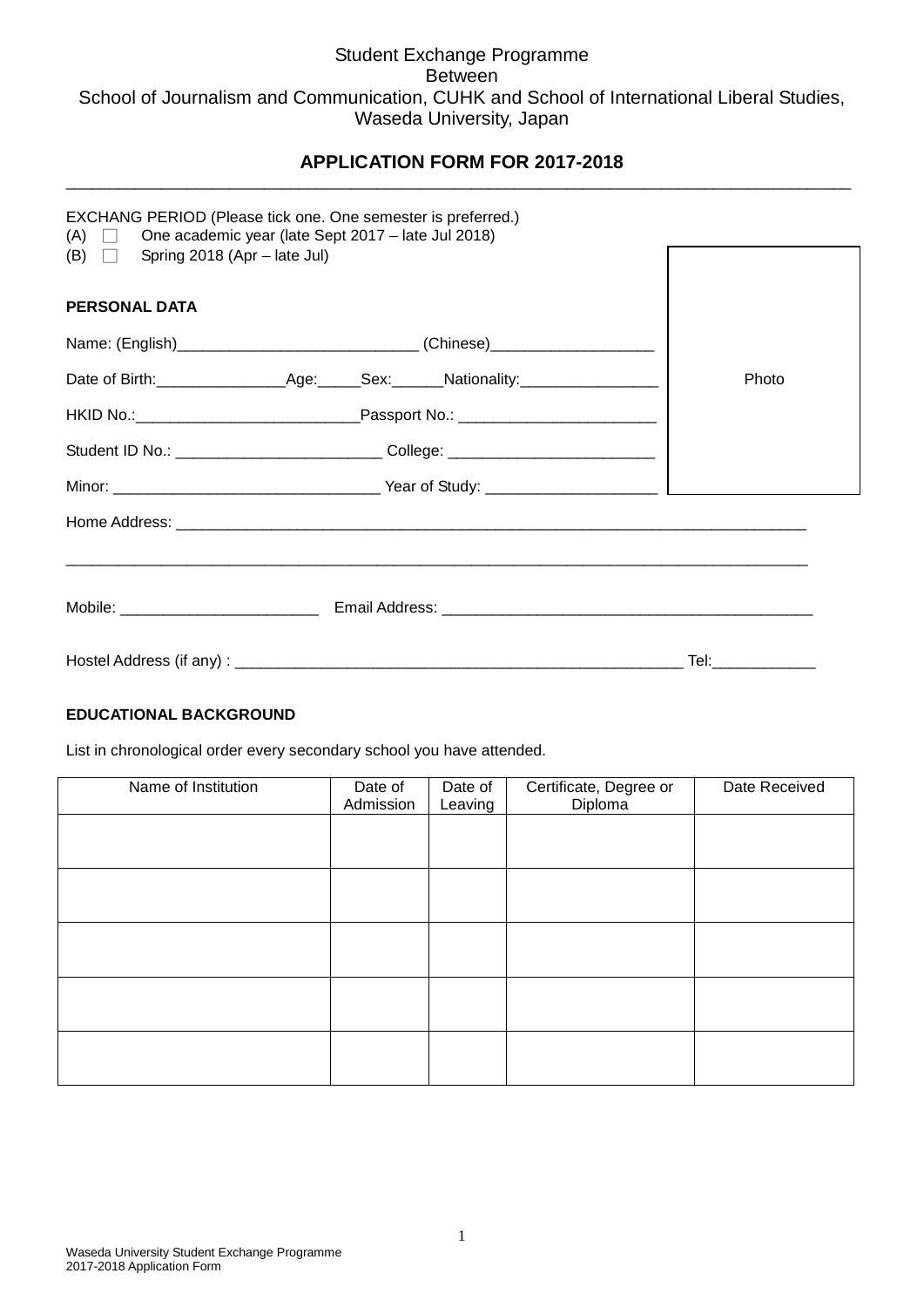# **ACADEMIC PERFORMANCE**

### HKDSE/HKCEE Results

| Subject | Grade | Year Obtained |
|---------|-------|---------------|
|         |       |               |
|         |       |               |
|         |       |               |
|         |       |               |
|         |       |               |
|         |       |               |
|         |       |               |
|         |       |               |
|         |       |               |
|         |       |               |
|         |       |               |

#### Other International Examinations/ H.K. Advanced Level Examination Results (if any)

| Subject | A-Level | AS-Level | Year Obtained |
|---------|---------|----------|---------------|
|         |         |          |               |
|         |         |          |               |
|         |         |          |               |
|         |         |          |               |
|         |         |          |               |
|         |         |          |               |

Grade Point Average (GPA) for Undergraduate Study

| Year 1: First Term ________________ | Second Term | <u> 1980 - Jan Samman, Amerikaansk politiker (</u>                                                                                                                                                                            |
|-------------------------------------|-------------|-------------------------------------------------------------------------------------------------------------------------------------------------------------------------------------------------------------------------------|
| Year 2: First Term ________________ |             | Second Term in the second of the second second second second second second second second second second second second second second second second second second second second second second second second second second second |
| Year 3: First Term________________  | Second Term | <u> 1980 - Jan Samuel Barbara, martin a</u>                                                                                                                                                                                   |
| Cumulative GPA:                     |             |                                                                                                                                                                                                                               |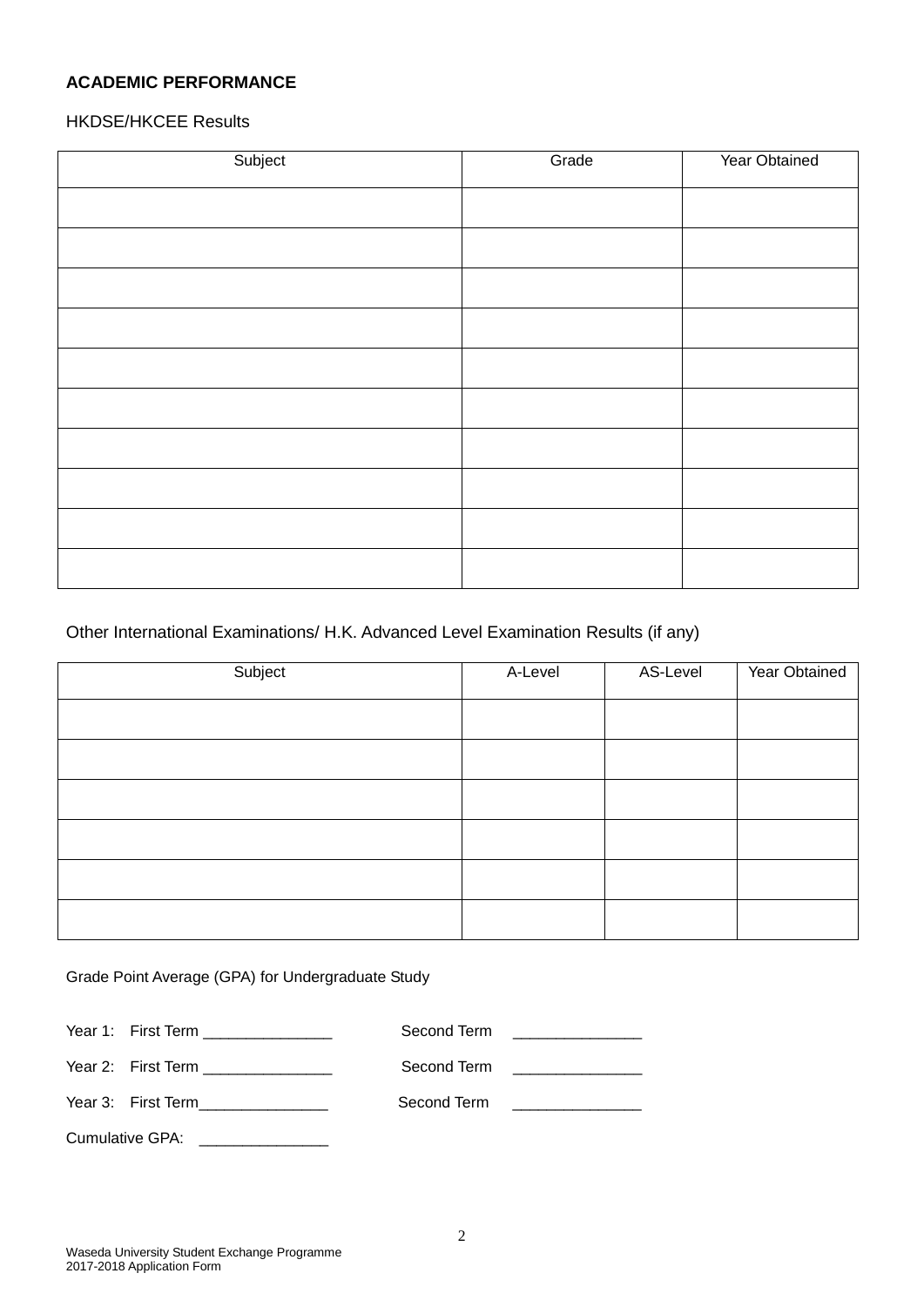### **HONOURS & PRIZES**

List academic awards (including prizes and scholarships) obtained in secondary schools and the university.

| Name of Award | Year Obtained |
|---------------|---------------|
|               |               |
|               |               |
|               |               |
|               |               |
|               |               |
|               |               |

# **EXTRA-CURRICULAR ACTIVITIES**

List significant activities in which you have participated in the past three years.

| Organizations / Programmes / Activities | Positions Held | Date |
|-----------------------------------------|----------------|------|
|                                         |                |      |
|                                         |                |      |
|                                         |                |      |
|                                         |                |      |
|                                         |                |      |
|                                         |                |      |